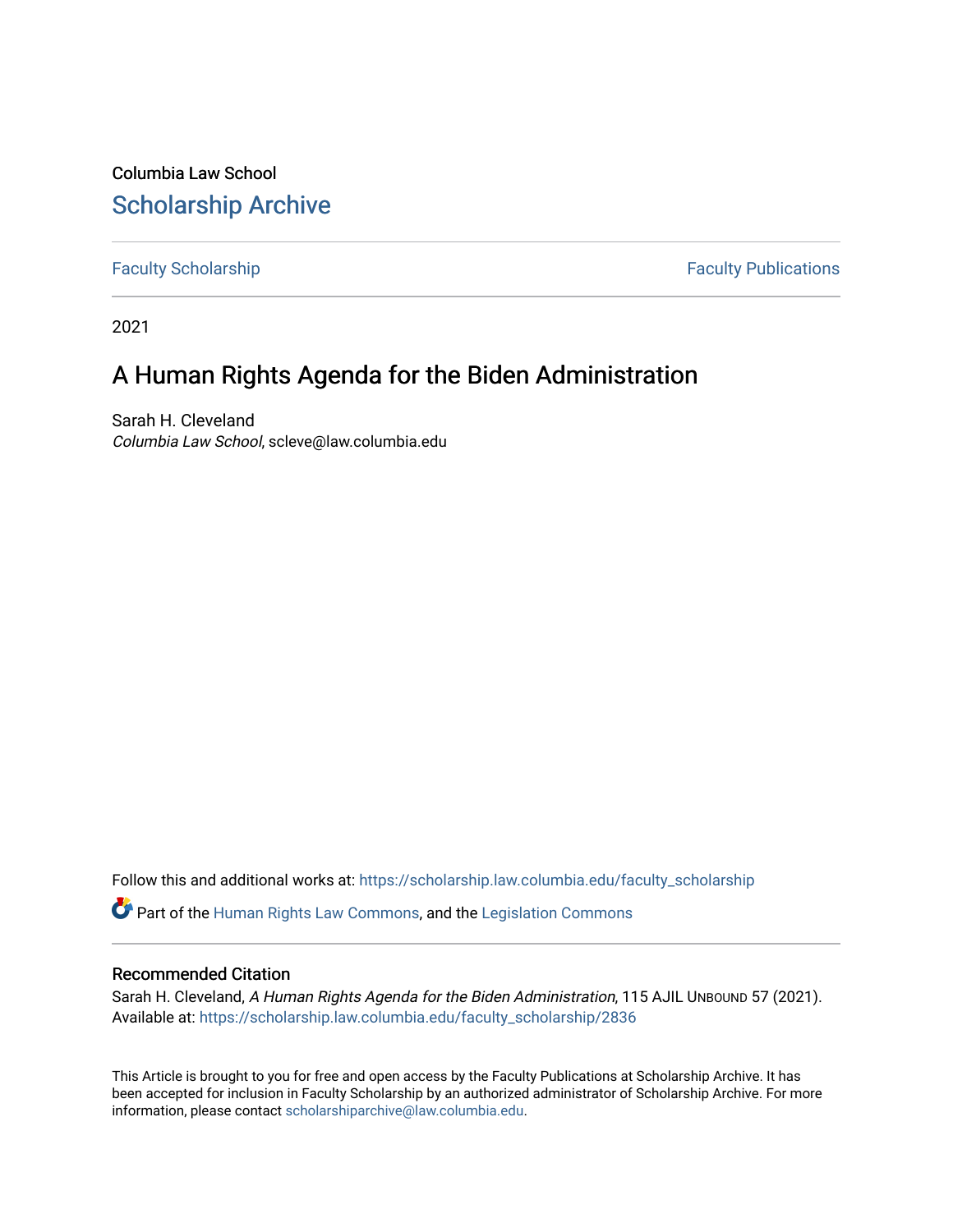# SYMPOSIUM ON THE BIDEN ADMINISTRATION AND THE INTERNATIONAL LEGAL ORDER

## A HUMAN RIGHTS AGENDA FOR THE BIDEN ADMINISTRATION

#### Sarah H. Cleveland\*

The Biden administration has much to do to restore the United States' credibility as a human rights leader and to strengthen the human rights system in an era of rising right-wing nationalism, authoritarianism, and competition for global power. In doing so, it needs to lead by example by putting its own house in order, and act with both courage and humility in the face of deep global skepticism and distrust. Specifically, the administration should pursue five stages of engagement on human rights: reverse and revoke measures taken by the Trump administration, reaffirm the United States' traditional commitments to human rights at home and abroad, rebuild the State Department and diplomatic corps, reengage with international and regional mechanisms through bilateral and multilateral diplomacy, and *reconceptualize* the United States' twenty-first century relationship to human rights. All of the other topics addressed in this symposium—climate, health, elections, migration, structural racism, and trade—implicate human rights. None can be adequately addressed without a robust U.S. human rights agenda.

#### The Challenge

The outgoing administration badly stained America's human rights reputation and abdicated leadership in the international human rights realm. While some countries stepped into the vacuum to preserve the system, others worked to undermine it. Neither group will step aside because the United States says, "We're back." But the Biden administration cannot reenter this space timidly.

The administration should make the protection of human rights at home and abroad a central pillar of U.S. foreign policy. The United States unquestionably has a mixed record in respecting human rights. But promotion and protection of universal human rights is a founding ideal of the United States and has been a distinctive hallmark of our foreign policy. The United States' combination of values and power has led the world to expect U.S. human rights leadership. When the United States announces its position with moral clarity, sympathetic states listen.

Historically, there was a parallel strategic aspect to the United States' engagement on human rights in the Cold War era. Given the new rivalry with China, which is attempting to reframe normative issues into a "development frame" rather than a rights frame to shield its authoritarian model from criticism (external and internal), there is a new strategic rationale for reengagement on human rights.

\* Louis Henkin Professor of Human and Constitutional Rights, Columbia Law School, New York City, New York, United States; UN Human Rights Committee (2015-19); Counselor on International Law to the Legal Adviser, U.S. Dept. of State (2009-11).

© Sarah H. Cleveland 2021. This is an Open Access article, distributed under the terms of the Creative Commons Attribution licence [\(http://creativecommons.org/licenses/by/4.0/](http://creativecommons.org/licenses/by/4.0/)), which permits unrestricted re-use, distribution, and reproduction in any medium, provided the original work is properly cited.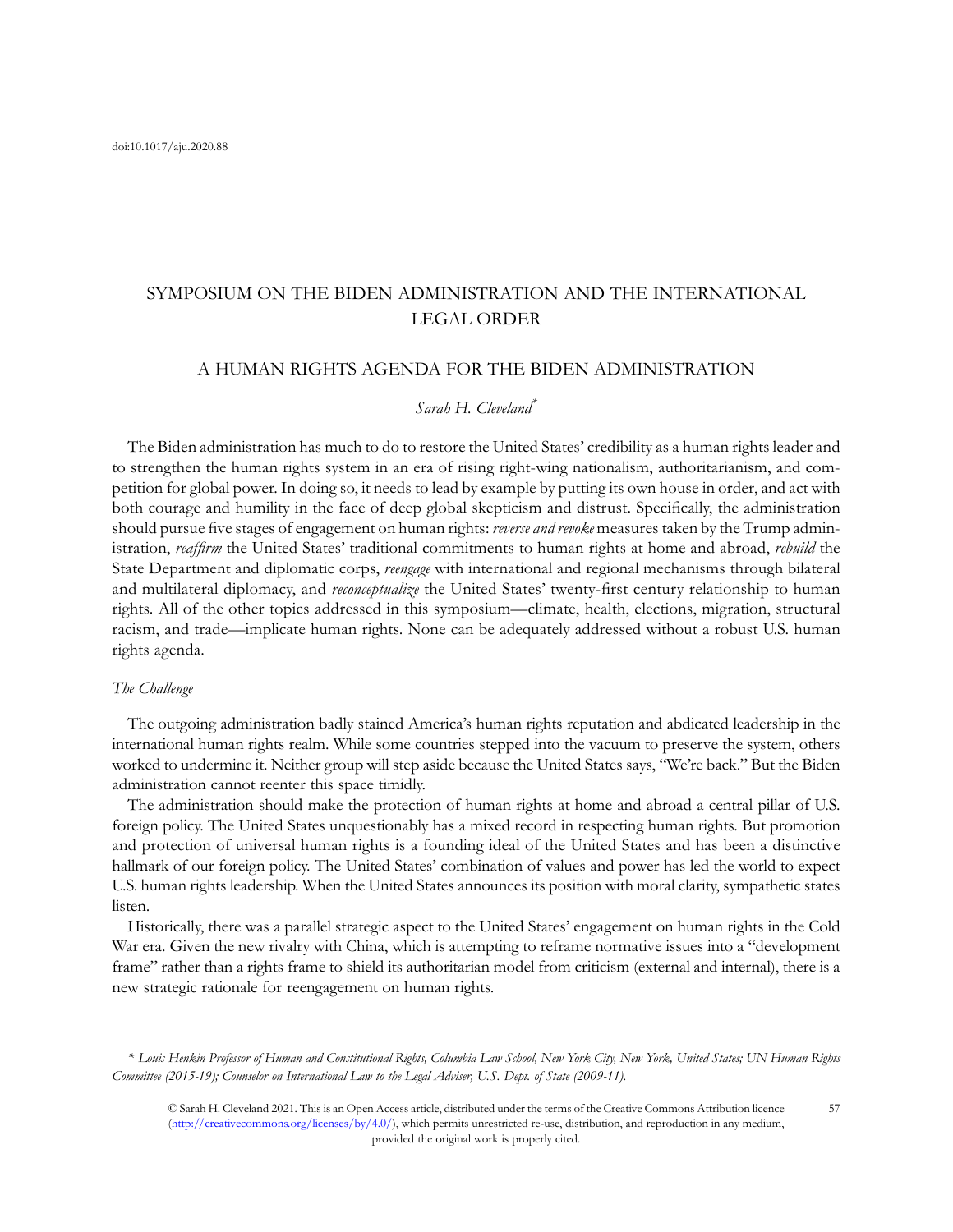58 AJIL UNBOUND AND A SERVICE SERVICE SERVICE SERVICE SERVICE SERVICE SERVICE SERVICE SERVICE SERVICE SERVICE S

In pursuing that reengagement, the administration will be constrained by acutely divided U.S. domestic politics and a sharply divided Senate. Internationally, longstanding regional and international human rights mechanisms are severely underfunded, in need of structural reform, and under attack. This is not the time to develop shiny new human rights mechanisms. The Biden administration should focus on strengthening the effectiveness of the existing regime and securing it for twenty-first century challenges.

### Reverse and Revoke

Restoring U.S. credibility and leadership on human rights starts at home. The Trump administration abandoned the goal of closing Guantánamo, revoked restrictions on targeted killings, reversed the ban on anti-personnel mines, and supported the Saudis' atrocity-riddled war in Yemen. The administration reinvigorated the federal death penalty, privileged religion over reproductive health,<sup>1</sup> and reversed litigation positions regarding protections for transgender and other LGBT persons, health insurance, reproductive rights, and corporate human rights responsibility.<sup>2</sup> The administration eased civil rights oversight of discriminatory police departments.<sup>3</sup> Its zerotolerance immigration policy, inter alia, banned entry from Muslim-majority countries,<sup>4</sup> separated families, and slashed the annual refugee admission quota.

Overseas, the administration claimed power to sanction International Criminal Court (ICC) personnel<sup>5</sup> and launched a broad-based assault on gender rights—expanding the "global gag rule" on organizations providing reproductive health services, opposing UN resolutions, and eliminating reproductive health from the annual State Department Human Rights Country Reports.

Quick reversal of these positions is an essential first step toward rehabilitating the United States' credibility as a nation that practices what it preaches.

#### Reaffirm

In the past four years, millions took to the streets to demand their human rights in the United States and abroad. Rather than support such movements, the outgoing administration attacked free speech, the free press, free elections, and judicial independence at home; coddled dictators; ignored assaults on the rule of law abroad; and failed to press for meaningful accountability, including for the Saudi murder of Jamal Khashoggi. Through the bravado of its "Unalienable Rights Commission," the administration purported to redefine human rights narrowly and unilaterally for the international system, including by elevating religion over other rights.

The incoming administration must signal that it stands with rights defenders, not dictators. It should publicly reaffirm the United States' commitment to human rights—particularly the values on which the United States traditionally has led. These include the freedoms of expression, press and assembly; judicial independence; democracy and the rule of law; equality and nondiscrimination (including for racial, ethnic, religious, and sexual minorities and persons with disabilities); and the rights of refugees and migrants. The administration should reject the hubris of the Unalienable Rights Commission and reaffirm the universality and indivisibility of all internationally recognized human rights.

<sup>1</sup> [Exec. Order No. 13798,](https://www.federalregister.gov/documents/2017/05/09/2017-09574/promoting-free-speech-and-religious-liberty) 82 Fed. Reg. 21,675 (May 4, 2017).

<sup>2</sup> Brief for the United States as Amicus Curiae Supporting Neither Party at 11, [Jesner v. Arab Bank,](https://www.scotusblog.com/case-files/cases/jesner-v-arab-bank-plc/) PLC, 138 S. Ct. 1386 (June 2017) (No. 16–499).

<sup>3</sup> Ed Pilkington, *Trump'[s Scrapping of Obama-era Reforms Hinders Police Reform](https://www.theguardian.com/us-news/2020/jun/07/police-consent-decrees-trump-administration-oversight)*, GUARDIAN (June 7, 2020).

<sup>4</sup> [Proclamation No. 9645,](https://www.federalregister.gov/documents/2017/09/27/2017-20899/enhancing-vetting-capabilities-and-processes-for-detecting-attempted-entry-into-the-united-states-by) 82 Fed. Reg. 45,161 (Sept. 27, 2017).

<sup>5</sup> [Exec. Order No. 13928,](https://www.federalregister.gov/documents/2020/06/15/2020-12953/blocking-property-of-certain-persons-associated-with-the-international-criminal-court) 85 Fed. Reg. 36,139 (June 11, 2020).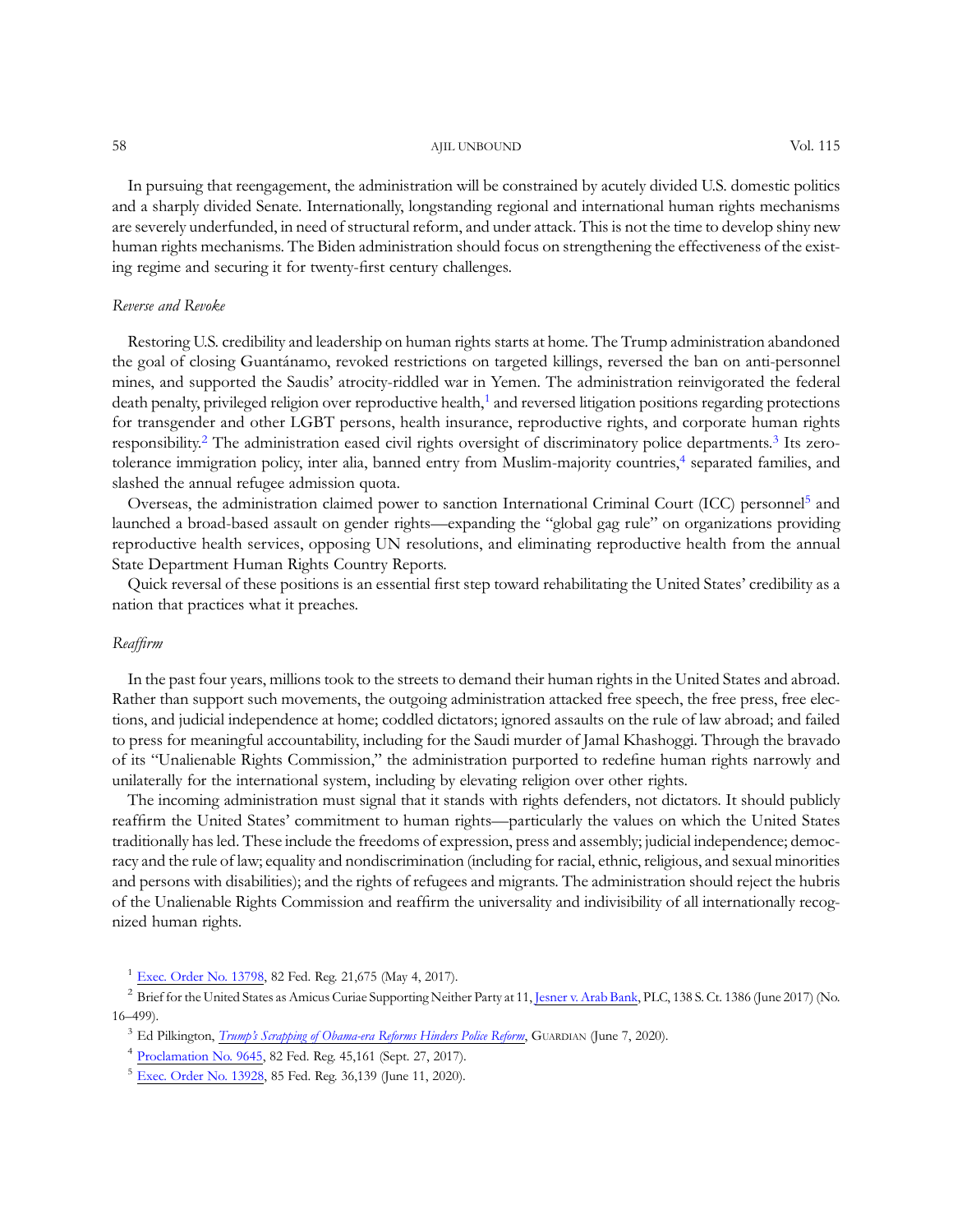#### 2021 A HUMAN RIGHTS AGENDA FOR THE BIDEN ADMINISTRATION 59

#### Rebuild

Effective engagement in international diplomacy and institutions requires a knowledgeable and skilled diplomatic staff. President Trump's isolationist tack assaulted the State Department: hundreds of State Department personnel were either fired or quit on principle. The knowledge base of the U.S. diplomatic corps thus has been severely compromised.

The Biden administration must rebuild the U.S. diplomatic corps and modernize State Department methodologies. The administration needs to appoint highly qualified and diverse personnel for positions ranging from the UN Permanent Representatives in New York and Geneva, to the State Department's Legal Adviser and Assistant Secretary for Democracy, Human Rights and Labor, to the human rights officers in embassies and bureaus throughout the government. It should resurrect a revamped, high-level interagency working group on human rights under the direction of a Senior Director at the National Security Council of proven human rights reputation, to help ensure that human rights awareness is integrated through all domestic and foreign policy branches of the government.

The administration also must rebuild relations with civil society organizations, essential partners in promoting human rights compliance at home and abroad.<sup>6</sup> Such openness will also help restore the United States' global leadership in promoting robust civil societies and transparency in governments.

#### Reengage

The last administration, inter alia, withdrew from the UN Human Rights Council and UNESCO, cut funding for the UN Population Fund and the UN Relief and Works Agency for Palestinian Refugees, and attacked the ICC. The United States should reengage in promoting human rights through these and other regional and international mechanisms, as well as through bilateral and multilateral diplomacy.

The United States should re-join the UN Human Rights Council. Although the Trump administration withdrew from the Council abruptly in 2018, it nevertheless appeared for the Council's third Universal Periodic Review of the United States in November 2020, $\frac{7}{1}$  reaffirming universal participation. The Biden administration will now have an important early human rights signaling opportunity when it reports back to the Council in March on whether the United States accepts the resulting recommendations.

Unquestionably, the Council is an imperfect institution. But as the political human rights arm of the United Nations, the Council is the UN's primary and most powerful human rights body. Often the Council, including its special rapporteurs and other special procedures, is the only forum to address human rights issues that particularly concern the United States—including in Syria, Iran, North Korea, Venezuela, and Myanmar. While the Council warrants reform, including on election procedures and the Israel agenda item, the United States can accomplish change only by engaging. Withdrawal from the Council, and removing the full-time U.S. ambassador dedicated to it, simply ceded that space to dictators and autocrats.<sup>8</sup> The United States could also demonstrate leadership on transparency by adopting an open-door policy for special rapporteurs.

While party only to some mechanisms, the United States generally has been a strong supporter of the independence of the UN treaty bodies, which monitor state compliance with human rights treaty obligations, as well as of the overall inter-American human rights system. One notable measure of the collapse of the United States' human rights reputation has been its loss of an unprecedented number of elections to such bodies in the last four years.

<sup>&</sup>lt;sup>6</sup> See, e.g., [Walking the Talk: 2021 Blueprints for a Human Rights-Centered U.S. Foreign Policy](https://www.humanrightsfirst.org/campaigns/2021-policy-blueprints), HUM. RTS. FIRST (2020).

<sup>&</sup>lt;sup>7</sup> Rupa Shenoy, *[At the UN Review of US Human Rights, the Trump Administration Gets an Earful](https://www.pri.org/stories/2020-11-17/un-review-us-human-rights-trump-administration-gets-earful), WORLD (Nov. 17, 2020).* 

<sup>&</sup>lt;sup>8</sup> Keith Harper & Stephen Pomper, [On the U.N. Human Rights Council, Quitters are Losers](https://foreignpolicy.com/2018/01/29/on-the-u-n-human-rights-council-quitters-are-losers/), FOREIGN POL'Y (Jan. 29, 2018).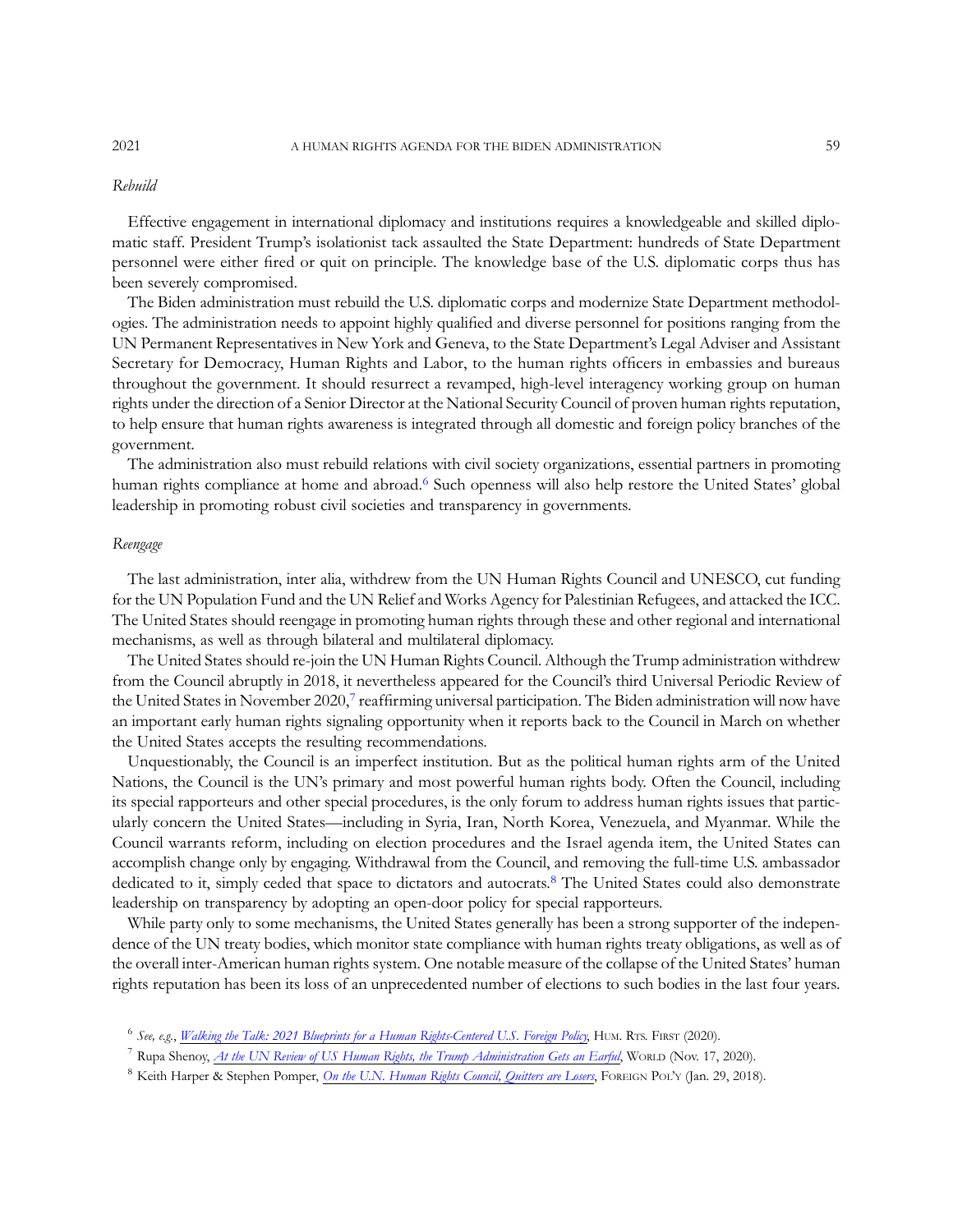#### 60 AJIL UNBOUND AND AND SOL 115

The United States now has no member on any UN treaty body (the Human Rights Committee, the Committee Against Torture, or the Committee on the Elimination of Racial Discrimination) or on the Inter-American Commission on Human Rights. The Trump administration also failed to submit reports to any treaty body.

The Biden administration should reengage constructively with international and regional human rights mechanisms by promoting the nomination and election of highly qualified independent experts; submitting overdue U. S. reports; ensuring institutions have the resources, infrastructure and independence to fulfill their mandates; respecting their decisions; and contributing to ongoing efforts to strengthen and modernize these systems.

The United States is not a party to the Rome Statute establishing the ICC. Nevertheless, the Bush and Obama administrations constructively supported the Court, consistent with U.S. interests in promoting international justice.9 Domestic politics and intra-governmental resistance will impede reengagement, given the Court's needed reforms and pending investigation of the United States. But a well-functioning ICC would solve problems the United States lacks the time or energy to address. The Biden administration should reaffirm the U.S. signature and its intent not to violate the object and purpose of the Rome Statute, and resume cooperation with the Court on matters of mutual concern.

Beyond human rights mechanisms, the United States should work to ensure that human rights are a primary concern of multilateral and regional fora, both to help fill the leadership vacuum on human rights and to prevent other states from diluting the human rights impact of those organs. Any position the United States takes has ripple effects. For example, the Trump administration's threat to veto an annual UN resolution on conflict-related sexual violence diluted the resolution and allowed Russia and China to secure even worse changes.<sup>10</sup> Similarly, in its diplomatic and aid relationships, the United States should act in concert with other states and regional mechanisms to prevent backsliding and strengthen democracy and the rule of law in fragile democracies such as Tunisia and Guatemala, and in states that are trending authoritarian, such as Hungary, Poland, India, and Turkey.

### Reconceptualize

Many of the steps above would largely restore the status quo ante. But the greatest challenge is to recalibrate and reconceptualize the nation's engagement with human rights in a world where the United States is no longer the hegemon. Gone are the days when the United States could muscle through its position. The international landscape is more fragmented, with less consensus on human rights. Reconceptualizing U.S. engagement on human rights will involve many steps. Here are four good places to begin:

Building Creative Alliances and Solutions: Coalition building, engaging new allies, and creative use of all available tools and fora should form a core part of U.S. reengagement on human rights. Only with the support of others will the United States be able to pose an effective bulwark against Russia and China's efforts to redefine international norms. Only through creative alliances will the United States be able effectively to shore up democracy, the rule of law, and human rights against creeping autocracy.

One way the Trump administration contributed positively to human rights accountability was through the use of targeted sanctions against human rights violators under the Global Magnitsky Act of 2016 and similar authorities. These have included sanctioning officials for China's Xinjiang policies and banning goods made with Uighur forced labor. While selectively imposing sanctions undermines their credibility, properly deployed, targeted sanctions can be an important means for ensuring that gross human rights violations are condemned and human rights norms affirmed. Strategic confrontation is an essential part of human rights leadership. Smart use of sanctions,

<sup>&</sup>lt;sup>9</sup> Harold Hongju Koh, *[International Criminal Justice 5.0](https://digitalcommons.law.yale.edu/fss_papers/4847/)*, 38 YALE J. INT'L L. 525, 533-37 (2013); John Bellinger, [The International Criminal](https://www.lawfareblog.com/international-criminal-court-and-trump-administration) [Court and the Trump Administration](https://www.lawfareblog.com/international-criminal-court-and-trump-administration), LAWFARE (Mar. 27, 2018).

<sup>&</sup>lt;sup>10</sup> Jamille Bigio, [Controversy over Sexual Violence in Con](https://www.cfr.org/blog/controversy-over-sexual-violence-conflict-un-security-council)flict at the UN Security Council, COUNCIL ON FOREIGN REL. (May 3, 2019).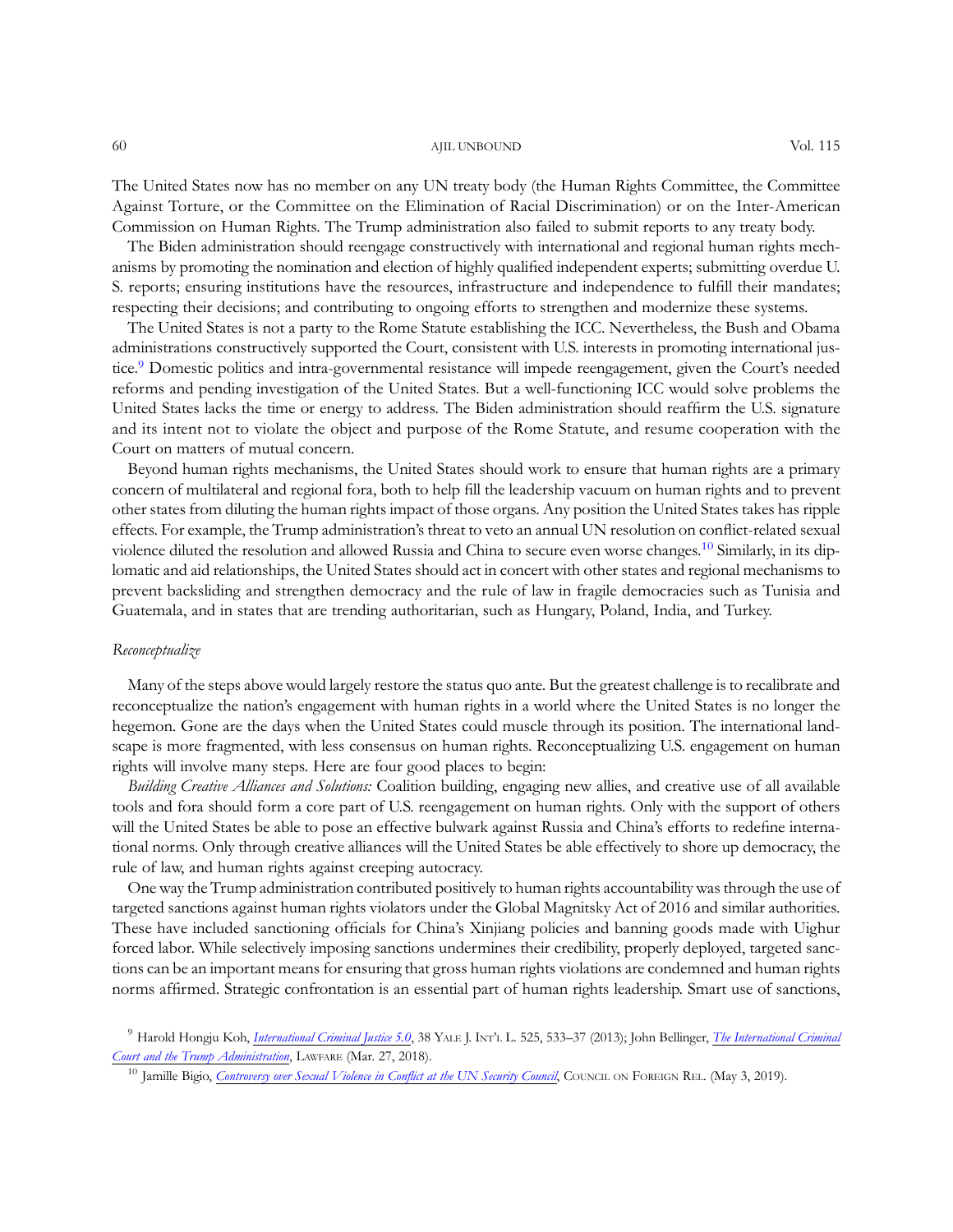especially in coordination with other states, helps respond to atrocities, avoid impunity, and isolate perpetrators across a wide range of human rights concerns.<sup>11</sup>

Creative twenty-first century engagement needs to recognize the essential role of non-state actors and soft law norms. America best leads with ideas, and the best often come from outside the government. Creative engagement through public-private alliances with civil society organizations, religious and youth groups, corporations, and other stakeholders will maximize both credibility and impact, on issues ranging from internet freedom to redressing civilian harms in armed conflict.

Rethinking U.S. positions on human rights: Some U.S. positions on human rights may warrant reconsideration if the United States is to be an effective leader in alliance with others, including the extraterritorial application of human rights treaties,<sup>12</sup> and economic, social, and cultural rights.<sup>13</sup> In the face of Senate opposition to treaty ratification, rethinking human rights engagement also means using executive branch tools to comply with important unratified treaty norms. Senator Biden's support for the Americans with Disabilities Act and the Violence Against Women Act helped inform global norms on these issues, now reflected in the Disabilities Convention and the Convention on Elimination of Discrimination Against Women. The Biden administration can use these and other treaties as models for executive branch standards, as Obama did with the Landmines Convention, and support their adoption by state and local governments.<sup>14</sup>

Institutional Reform: The Biden administration should join efforts to address existing weaknesses in international human rights institutions. Reform conversations are underway from the UN treaty bodies to the regional human rights systems but have lacked strong leadership by states seeking constructive reform. Common concerns include methods for electing participants, backlogs in processing human rights complaints, antiquated and cumbersome working methods, and insufficient "connectivity" among the various mechanisms.<sup>15</sup> Reform is no simple matter: concerted engagement is needed to build consensus among states and within institutions. Nevertheless, severe financial challenges, reform threats by hostile states, and the COVID pandemic's disruption of established working methods may present a unique opportunity to achieve meaningful reform. To participate credibly in those conversations, the Biden administration must earn its seat at the table, matching constructive ideas with meaningful resources and demonstrated staying power, in partnership with like-minded states, civil society groups, and other stakeholders.

Expressive Freedoms: To meaningfully address any of the substantive areas discussed in this symposium, the administration should make freedom of expression, press, and association an anchor of its international diplomacy. Shrinking civil society space, attacks on media freedom, and restrictions on online speech accelerated globally in the past few years, inflamed by the White House's "war on truth." Repression of these expressive rights is the first indicator in a move from democracy to autocracy, and thus an early warning for growing illiberalism,<sup>16</sup> from which other human rights violations also flow. By engaging on these issues, the Biden administration can both counter illiberalism abroad and advance America's interests at home. Freedom of association and assembly are

<sup>11</sup> High Level Panel of Legal Experts on Media Freedom, [Report on the Use of Targeted Sanctions to Protect Journalists](https://www.ibanet.org/Media-Freedom-Sanctions-report-launch-2020.aspx) (2020).

<sup>12</sup> This position is not monolithic. See Sarah H. Cleveland, *The United States and the Torture Convention*, Part I: Extraterritoriality, JUST SECURITY (Nov. 14, 2014).

<sup>13</sup> Gillian MacNaughton & Mariah McGill, [Economic and Social Rights in the United States: Implementation Without Rati](https://www.corteidh.or.cr/tablas/r30417.pdf)fication, 4 NORTHEASTERN UNIV. L.J. 365 (2012).

<sup>14</sup> JoAnn Kamuf Ward & Sarah Alshawish, *[If the US Wants to Lead on Human Rights, We Must Shift to the State and Local Level](https://www.justsecurity.org/73759/if-the-us-wants-to-lead-on-human-rights-we-must-shift-to-the-state-and-local-level/)*, JUST SECURITY (Dec. 10, 2020).

<sup>15</sup> Sarah H. Cleveland, *Human Rights Connectivity: The Future of the Treaty Body System, in* THE FUTURE OF HUMAN RIGHTS (N. Bhutal ed., forthcoming 2020).

<sup>16</sup> V-Dem Inst., [Democracy Report 2020](https://www.v-dem.net/media/filer_public/de/39/de39af54-0bc5-4421-89ae-fb20dcc53dba/democracy_report.pdf), at 18.